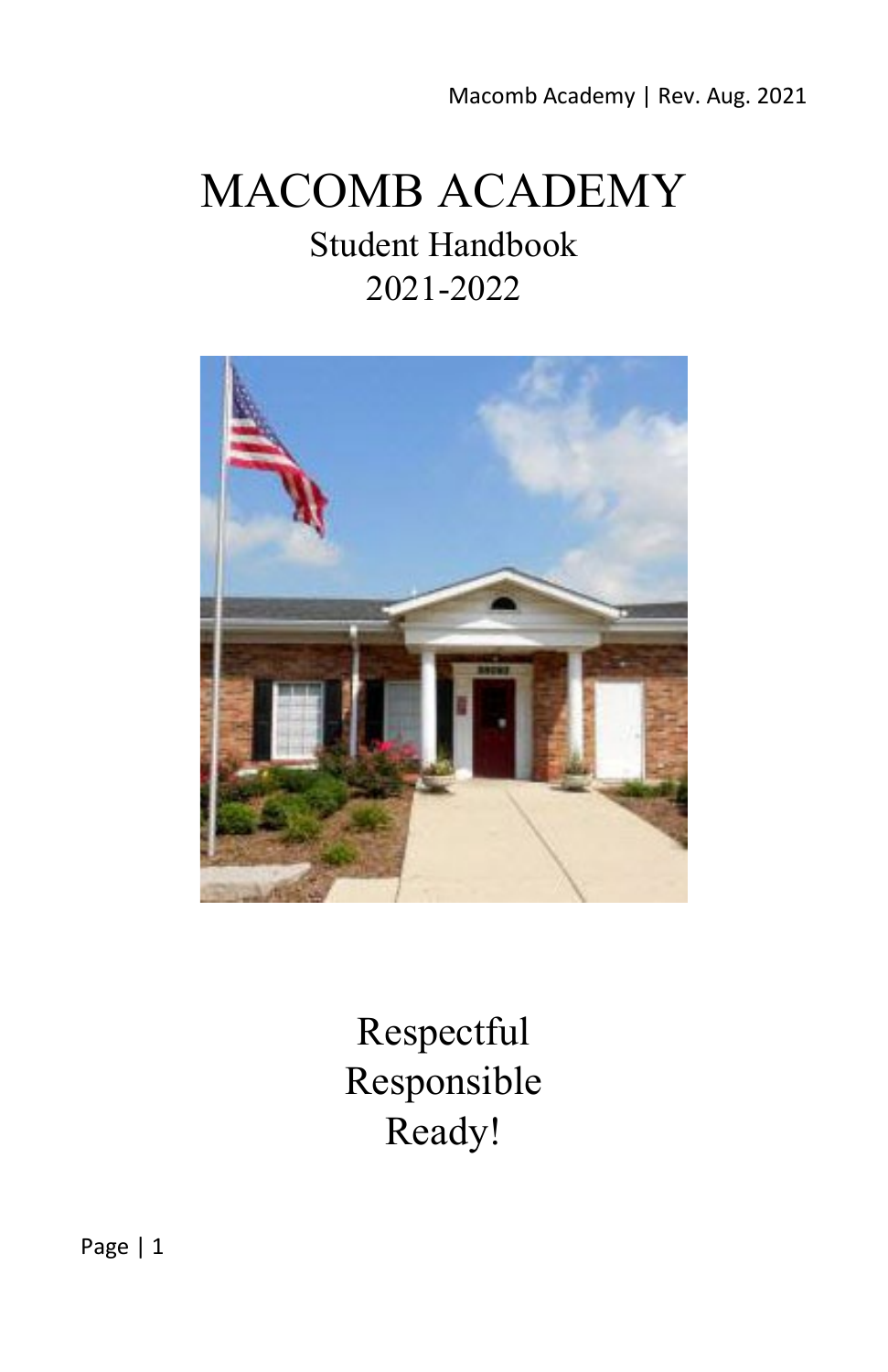#### **Macomb Academy**

39092 Garfield Road Clinton Township, Michigan 48038 (586) 228-2201 (586) 228-2210 fax [macombacademy@macombacademy.net](mailto:macombacademy@macombacademy.net)

Macomb Academy Students and Families:

Each new year promises exciting and challenging experiences as you move toward your goals of independent living and employment success.

We encourage you to take advantage of opportunities to learn and practice the skills you need to be successful. You can count on Macomb Academy staff to be a part of your team as you experience personal growth and begin to become more responsible and independent.

This handbook has been developed as a guide to inform you of the expectations and opportunities you will come across as a Macomb Academy student.

We encourage pride in your family, your school, your community, and yourself.

Sincerely,

Ms. Traci Comer-Scarcella President Ms. Marilyn Wittstock Vice President Ms. Debb Carlton Secretary Mr. Mike Cadrette Treasurer Mr. Tom VanSlembrouck Trustee Dr. John Beleutz Emeritus Mr. Richard Mette Emeritus Mrs. Mikelle Hillewaere  $\qquad \qquad$  Executive Director  $\&$ 

Superintendent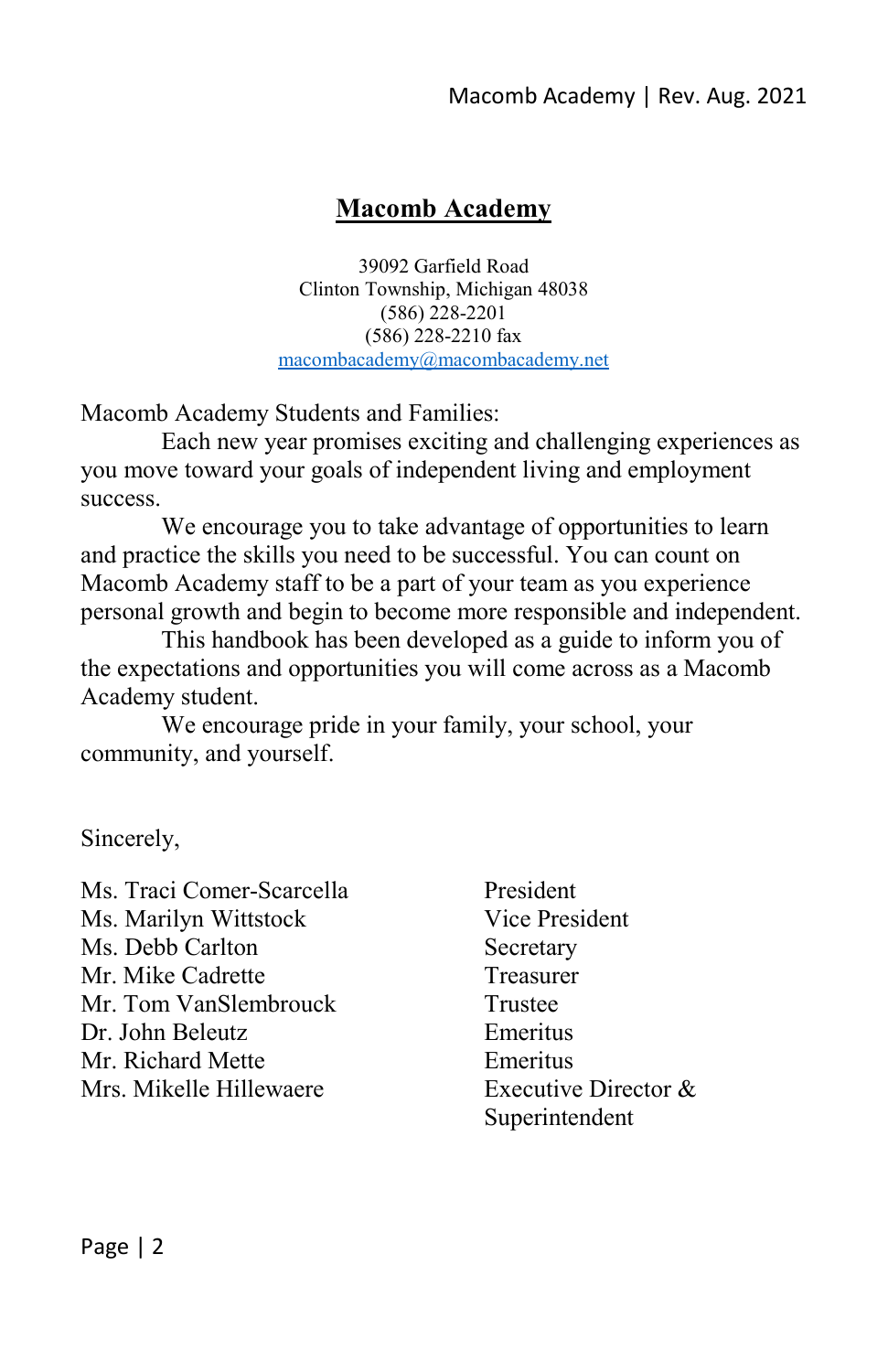# **Table of Contents**

| Enrollment Process/Administrative & Office Staff 4      |         |
|---------------------------------------------------------|---------|
| Mission, Goals, Legal Information                       | 5       |
| Available Classes & Curriculum                          | $6 - 8$ |
| Assessments & Testing, IEP Meetings, Security           | 9       |
| <b>Student Conduct</b>                                  | 10      |
| Consequences & Due Process                              | 11      |
| Daily Schedule & Attendance Procedures                  | 12      |
| <b>Student Responsibilities, School Closings</b>        | 13      |
| Medical, Accidents, Lunches                             | 14      |
| SMART Bus, School Supplies, Activities, and Dress 15-16 |         |
| Community Based Instruction (CBI)                       | 16      |
| Classroom Behavior & Dress Code                         | $16-17$ |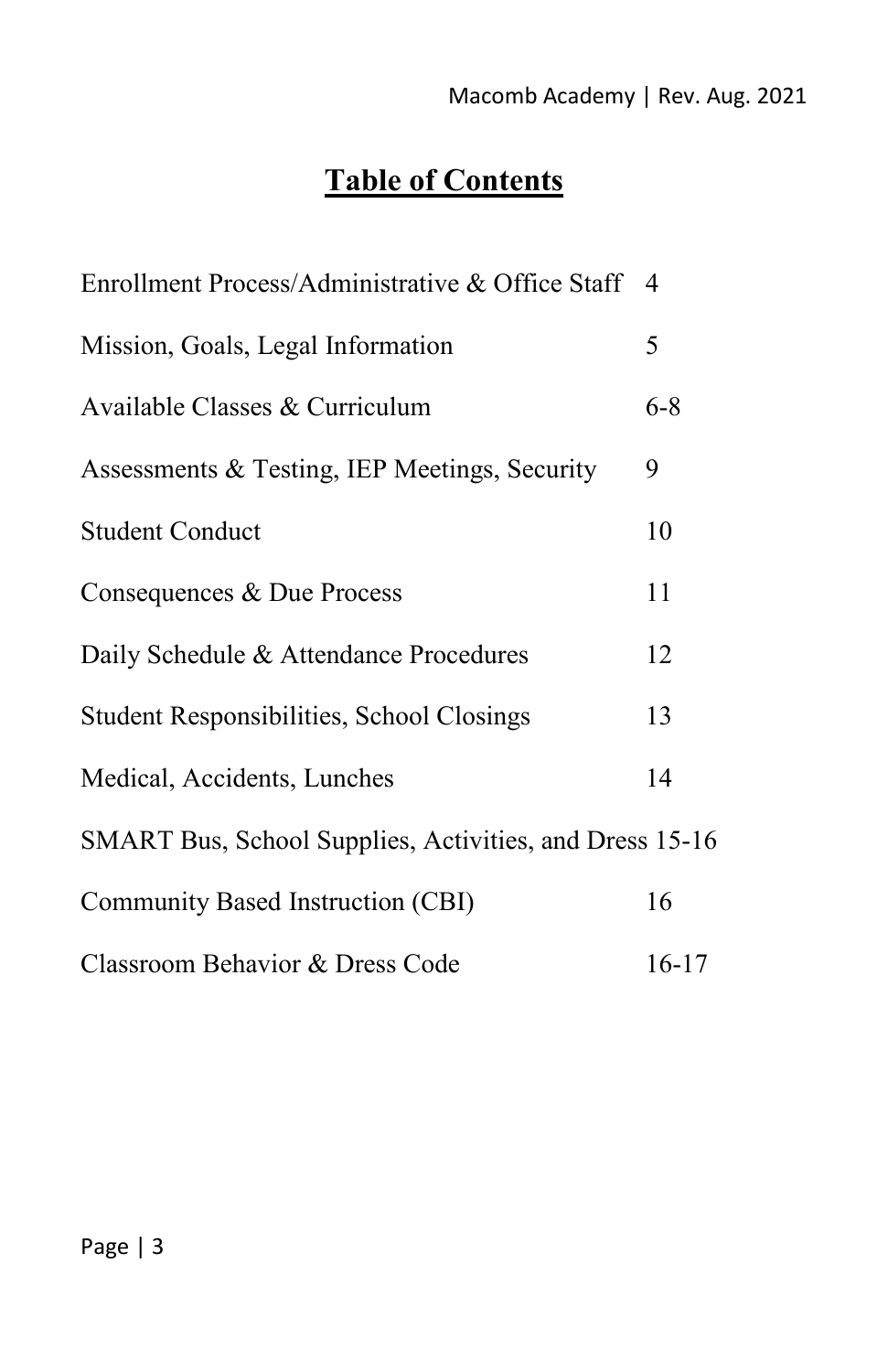# **Building Access**

Following morning entry at 8:40 a.m., all entrance doors are locked throughout the instructional day. Late arriving students, parent(s)/guardians, or visitors are to ring the bell to the left of the main entrance to gain entry into the building. Students are expected to sign in or out when tardy or leaving early. Hours of operation for Macomb Academy are 8:00 a.m. to 4:00 p.m.

The school day begins promptly at 8:40 a.m. and ends at 3:40 p.m. **Students are expected to arrive no later than 8:30 a.m.** to ensure their punctuality. **Students are expected to depart campus directly after school.**

Two lunch breaks will be held during the school day. Lunch One is from 11:49 a.m. to 12:29 p.m. for students with morning (AM) classes. Lunch Two is from 12:29 p.m. to 1:09 p.m. for students with afternoon (PM) classes.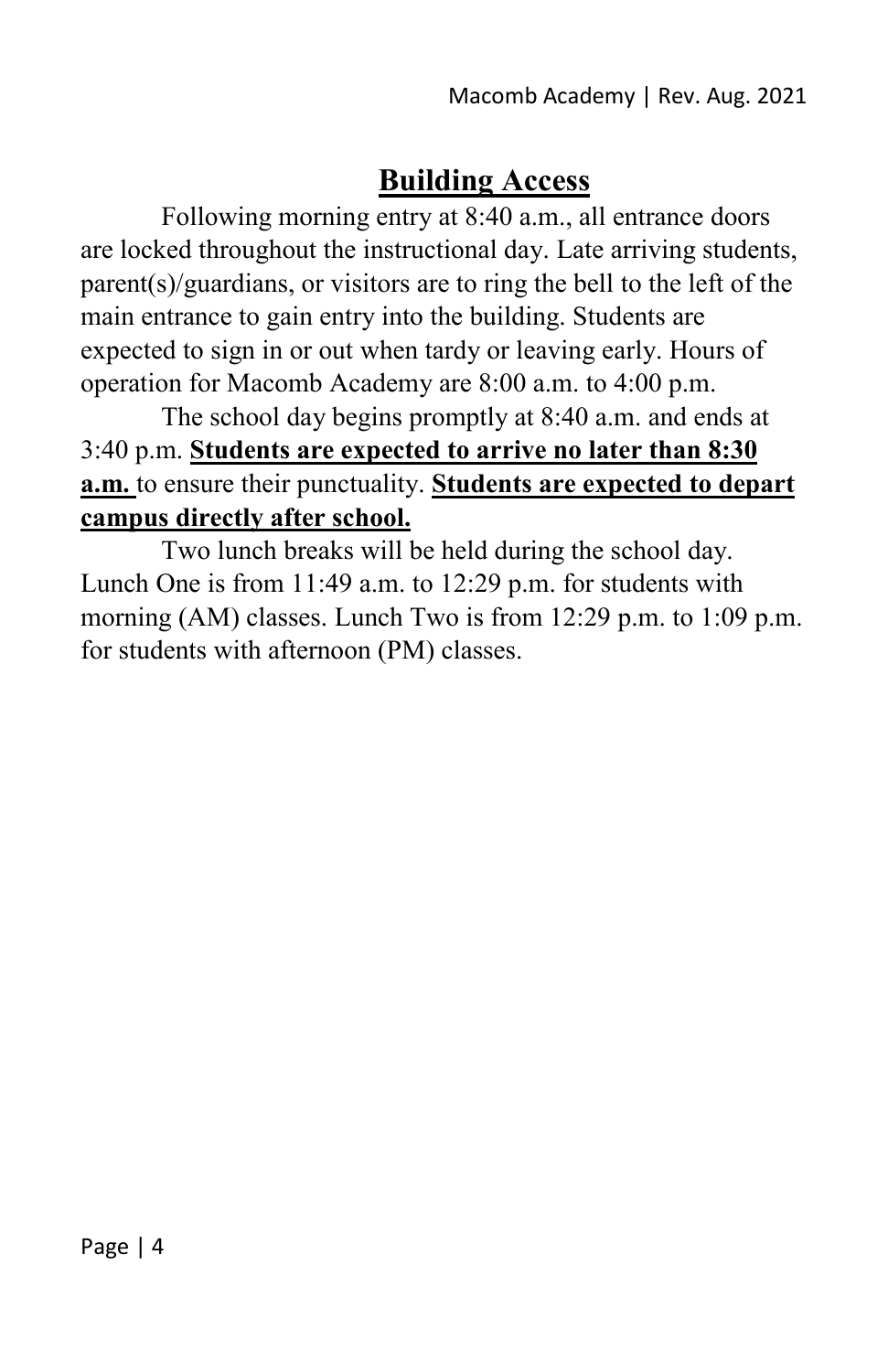# **A.M. Class Schedule**

- $1<sup>st</sup>$  Hour: 8:40 a.m.  $-9:17$ a.m.
- $2<sup>nd</sup>$  Hour: 9:18 a.m.  $-$  9:55 a.m.
- $3^{rd}$  Hour: 9:56 a.m.  $-10:33$ a.m.
- $4^{th}$  Hour: 10:34 a.m.  $-11:11$ a.m.
- 5th Hour: 11:12 a.m. 11:49 a.m.
- LUNCH: 11:49 a.m. 12:29 p.m.
- Jobsite:  $12:30$  p.m.  $-3:30$ p.m.
- Dismissal: 3:40 p.m.

# **P.M. Class Schedule**

- Jobsite: 8:40 a.m. 11:51 a.m.
- $1^{st}$  Hour: 11:52 a.m.  $-12:29$ a.m.
- LUNCH:  $12:30$  P.m.  $-1:09$ p.m.
- $2<sup>nd</sup>$  Hour: 1:10 p.m. 1:46 p.m.
- $3<sup>rd</sup>$  Hour: 1:47 p.m.  $2:24$ p.m.
- $4<sup>th</sup>$  Hour: 2:25 p.m.  $-3:02$ p.m.
- $5<sup>th</sup>$  Hour: 3:03 p.m.  $-3:40$ p.m.
- Dismissal: 3:40 p.m.

# **Enrollment Process**

All new students joining Macomb Academy for the first time must submit the following documentation.

- 1. Valid Birth Certificate
- 2. Social Security Card
- 3. State Identification Card or Driver's License
- 4. Immunization Record from a Doctor's Office
- 5. Most recent IEP, MET, and Psychological Evaluation
- 6. Official High School Transcript (with seal) and a copy of the student's Certificate of Completion
- 7. Emergency and Student Health Information
- 8. TB Test and Results
- 9. F.A.P.E. Eligibility
- 10. Release of Records form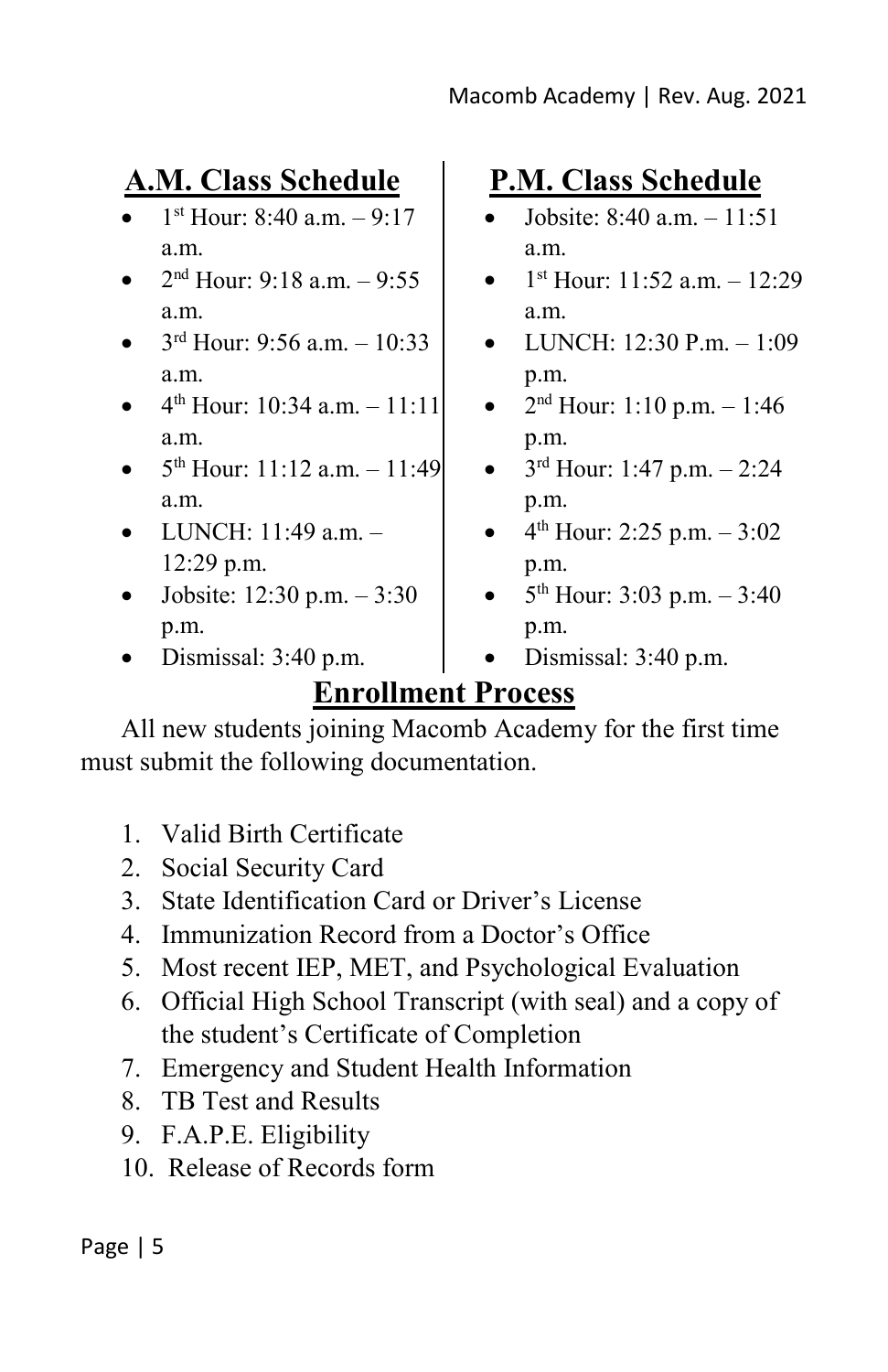Changes in address, phone number, and email address during the school year must be reported to the office immediately.

# **Administrative & Office Staff**

Mrs. Mikelle Hillewaere Director

Ms. Blake Pierce **Executive Assistant** 

# **Mission Statement**

The mission of Macomb Academy is to provide, in collaboration with community and business resources, a transitional education program to prepare students for adult roles in the workplace and life.

# **Goals**

Macomb Academy's primary goal is to provide daily living skills and employment training in a real-world adult environment by fostering personal, social, vocational, and emotional growth so that each student can reach their fullest level of independence.

# **Non-discrimination Policy**

Macomb Academy does not discriminate against, deny benefits to, or exclude participation of any person in its programs,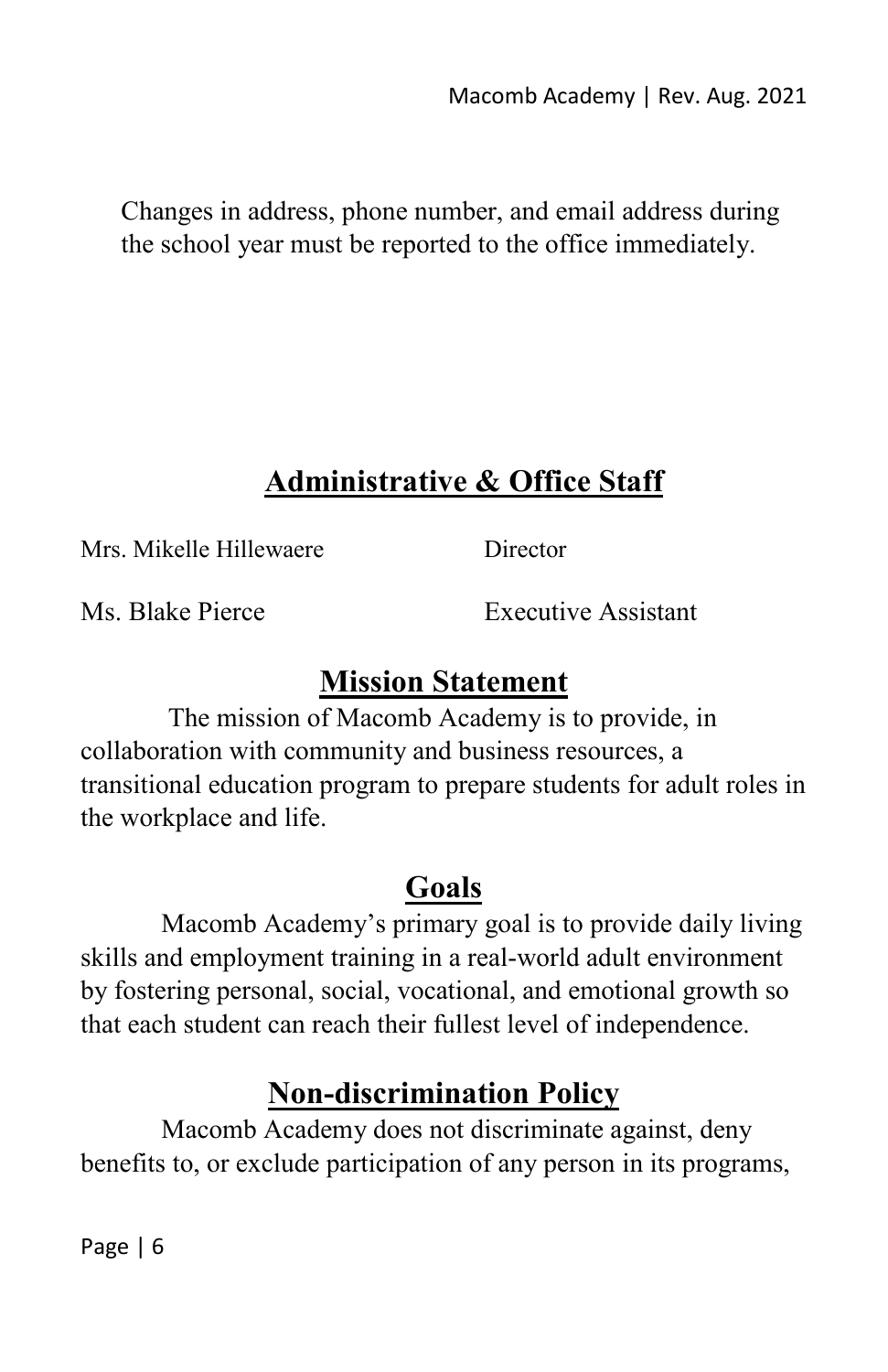activities, or employment on the basis of race, gender, national origin, creed, religion, disability, or other protected classes. Any formal complaints pertaining to discrimination shall be made in writing and given to the school's Board-appointed compliance officer, Mrs. Mikelle Hillewaere.

# **Title VI, Title IX, Section 504 and ADA Information**

Macomb Academy is obligated under law to make reasonable accommodations for individuals with handicaps. Certain due process procedures are in place to protect the rights of students and their families. If any compliance with Title VI, Title IX, Section 504 or Americans with Disabilities Act (ADA), a complaint may be filed in writing and given to the school's Boardappointed compliance officer, Dr. Anne-Marie Sladewski.

### **Available Courses**

The following is a listing and description of all courses currently available at Macomb Academy.

#### **Banking**

This course will introduce the student to basic banking and budgeting vocabulary, along with how to write checks, complete deposit slips, use ATM/debit cards, and record transactions in a register. We will also introduce how to reconcile a bank statement. This course introduces simple budgeting concepts such as necessities vs. luxuries and fixed vs. variable expenses. Students will learn from scenarios in which they receive a paycheck and bills they must pay.

#### **Clothing Care**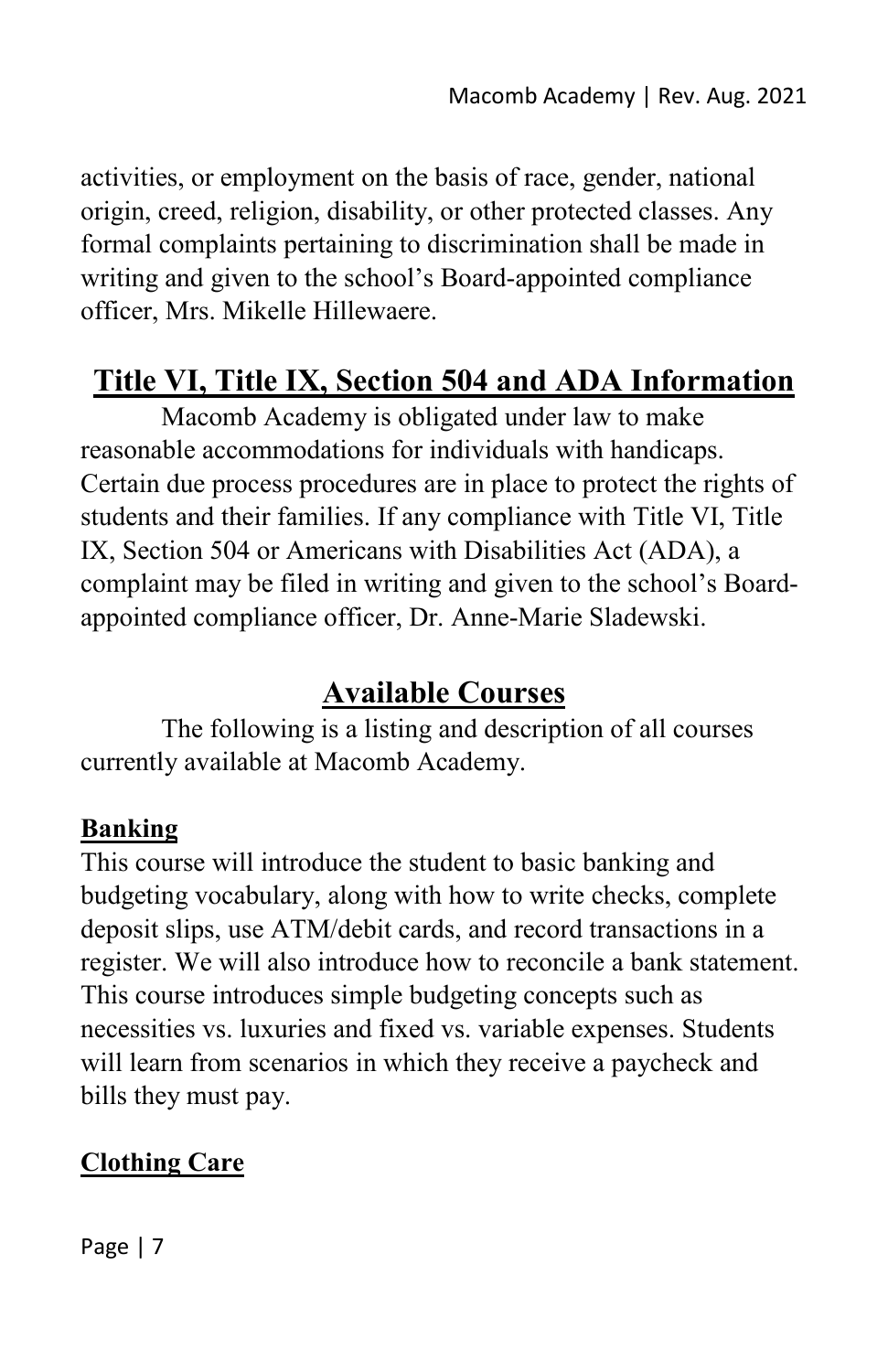This course provides students with the knowledge and application of skills in regard to the essential daily living category of clothing care. This course provides instruction to enhance students' skills in the maintenance of their clothing such as laundry product usage, clothing labels and sorting, using a washer and dryer, hanging and folding, and making clothing repairs. This course also provides lessons to enhance students' knowledge regarding clothing categories, appropriate clothing for various activities and weather, packing for a trip, personal clothing sizes, shopping, and buying clothes within a budget. Practical knowledge of clothing and independently maintaining clothing care needs results in positive life and resource management.

#### **Cooking**

Through hands-on activities and lessons, students will strengthen their cooking and kitchen safety skills. Students will create a weekly recipe that will give them the opportunity to prep a kitchen, follow a recipe, sample their creation, and properly clean the kitchen when finished. Students will also create items to sell to students and staff twice a week in our classroom cafe. Throughout the semester, students will practice measuring, sanitation, proper and safe use of kitchen tools and appliances, and reading labels and expiration dates.

#### **Communication**

Communication is a fundamental key to student success at Macomb Academy. We house a community of learners who have their own individual communication needs that the world needs to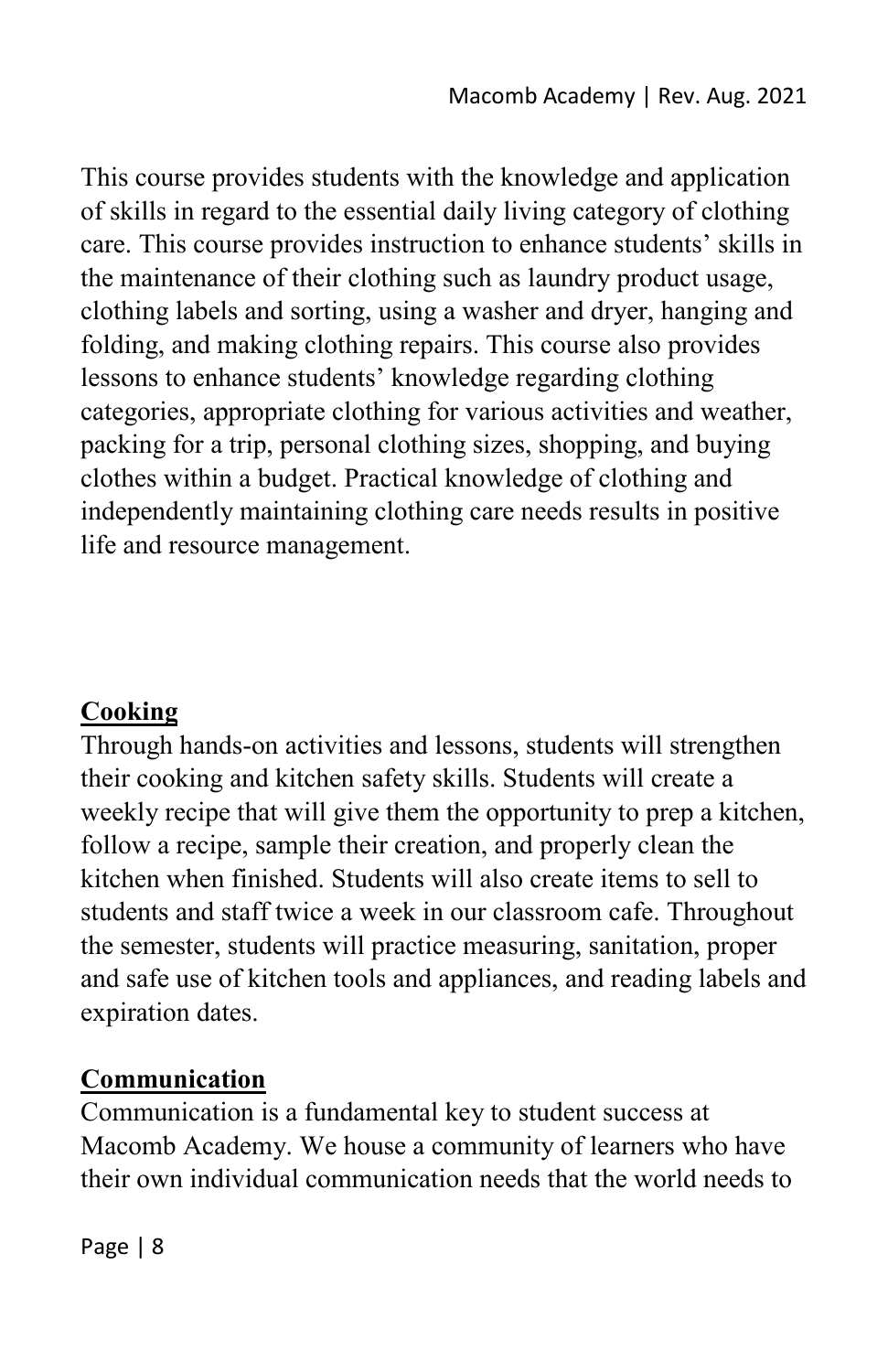understand. Let's Chat gives our students the opportunity to review different forms of communication through facial expressions, hand gestures and kinesthetic movements, eye contact, and in the form of verbal to non-verbal communication. We encourage students to involve themselves in ice breaker activities, small talk, and group topic conversations. Students also focus on how they can use their voice or small gestures to encourage more good in the world.

Students in this class get weekly ideas and listen to real-life stories of individuals who incorporate random acts of kindness in their everyday lives to further encourage them within their own community. Students will focus on their ability to express themselves inside and outside of the classroom. This will help lead them into a future where they will have the skills and confidence to advocate for themselves, attain employment, and create friendships.

#### **Employment**

Students enrolled in an employment course will gain an array of knowledge that will allow them to be able to pursue a future job with confidence. They will receive constant practice filling out job applications, being able to recognize common interview questions and answer them appropriately, leadership training, communication, resume building, and understanding the importance of adhering to proper job expectations while employed. Students will focus on becoming more independent upon entering the workforce. This course encourages students to participate in group projects, role-play with their classmates, and take a hands-on approach with technology in order to search for jobs on the internet.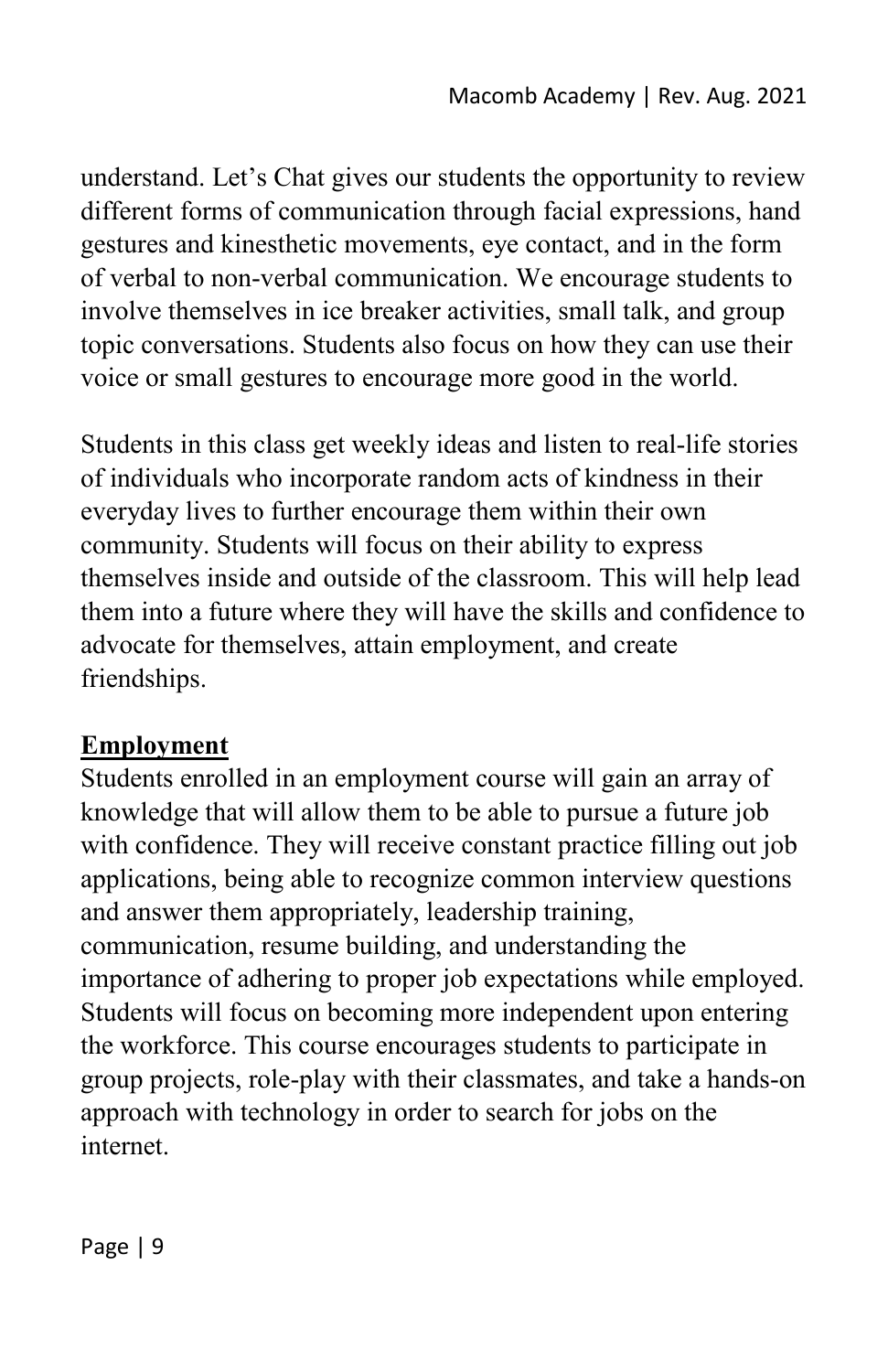### **Everyday Living**

Everyday living class provides students awareness, preparation, and exploration regarding various life demands one encounters living independently. The course includes six units. Each unit consists of one corresponding community-based instruction (CBI) opportunity. In addition to the CBI, students gain hands-on experience in the classroom.

# **Healthy Living**

Macomb Academy integrates healthy living into all classes and allows students to learn and understand the importance of nutrition, movement and rest, hygiene and grooming, alcohol and substances, and regulating emotions. Classroom lessons incorporate instruction in this area.

### **Leisure and Family**

A person's life consists of family interactions and the activities chosen for leisure time. In leisure and family class, students have the opportunity to explore family structures, family heritage, family communication, and several other family concepts. In addition, students explore various leisure activities and determine individual likes and dislikes.

# **On Your Own**

This course is a simulation of adult independent living. The course prepares students for living on their own. It consists of one hundred activities that students complete independently, at their own pace, or with limited assistance. Students are exposed to a wide variety of vocabulary, real-world math, and decision-making scenarios. Students will have a checking account and a savings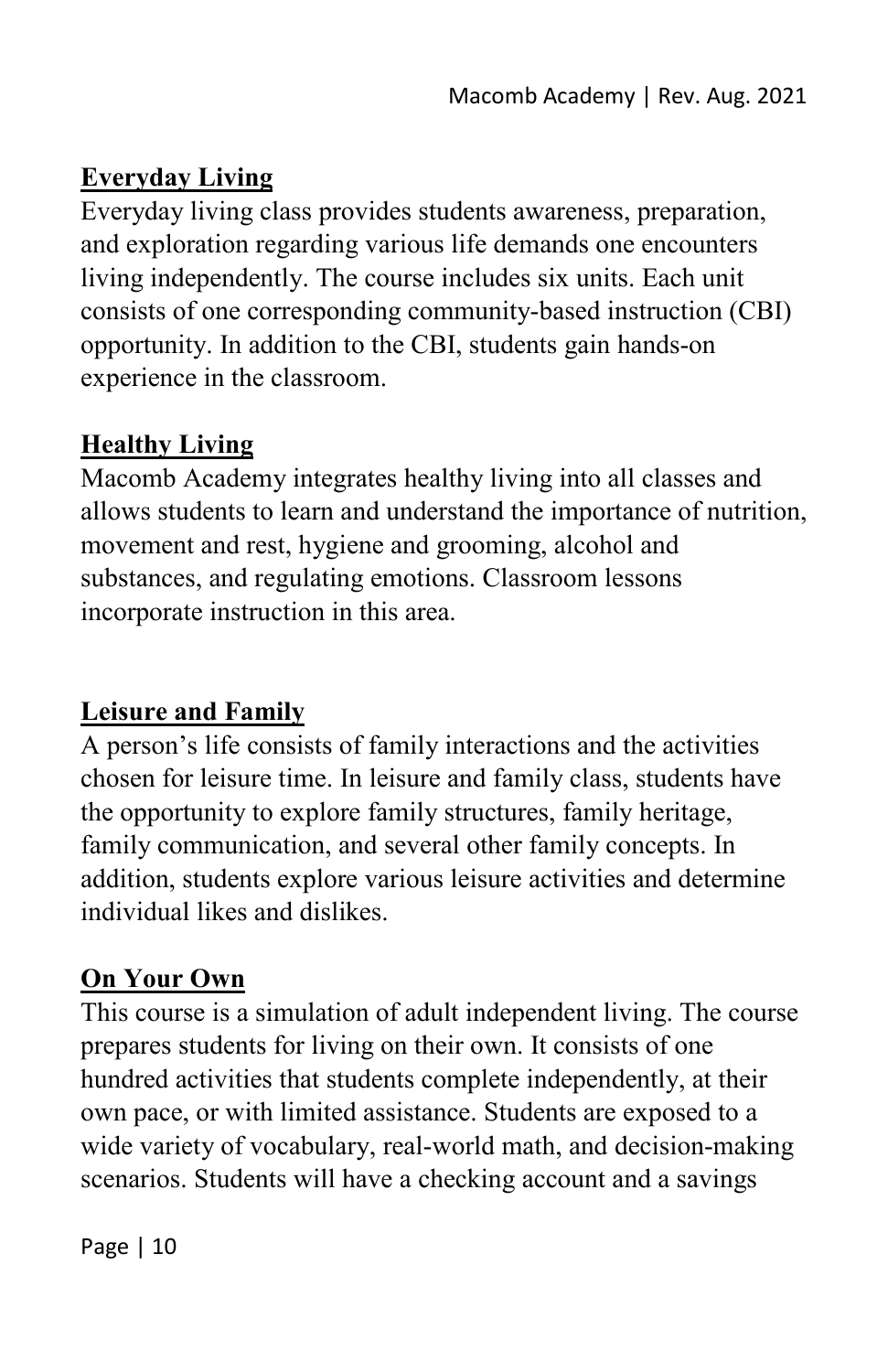account that they will reconcile. Students will use the Westwood Employment Agency Booklet to find employment. There are ten different job opportunities from which to choose. Students will use the Westwood Apartment Guide in the same manner to select an apartment. This program also uses books and catalogs, such as Garcia's Grocery Store, Great Deals Discount Store, and the Westwood Mall Booklet to complete shopping activities.

#### **Personal Awareness**

Personal awareness is integrated into all classes related to the unit themes that are part of instruction. It allows for students to gain the knowledge of many different types of relationships and allows students to better understand themselves as well as others. Personal awareness instruction provides students with the skills they need to be able to understand what a healthy relationship is.

#### **Positive Living**

Positive living class provides students with the opportunity to develop positive emotional well-being. The curriculum helps students strengthen character, manage stress, resolve conflict, and improve social skills to enhance the development of positive relationships with others.

#### **Retail**

The retail class provides students with the knowledge and skills they will need to operate and work in a store. Students will work together to run and maintain Macomb Academy's school store. Each student has a specific job role that they will be responsible for holding for the week, and then they rotate jobs each week. During the semester, students will be able to strengthen their money skills by practicing counting money, learning how to collect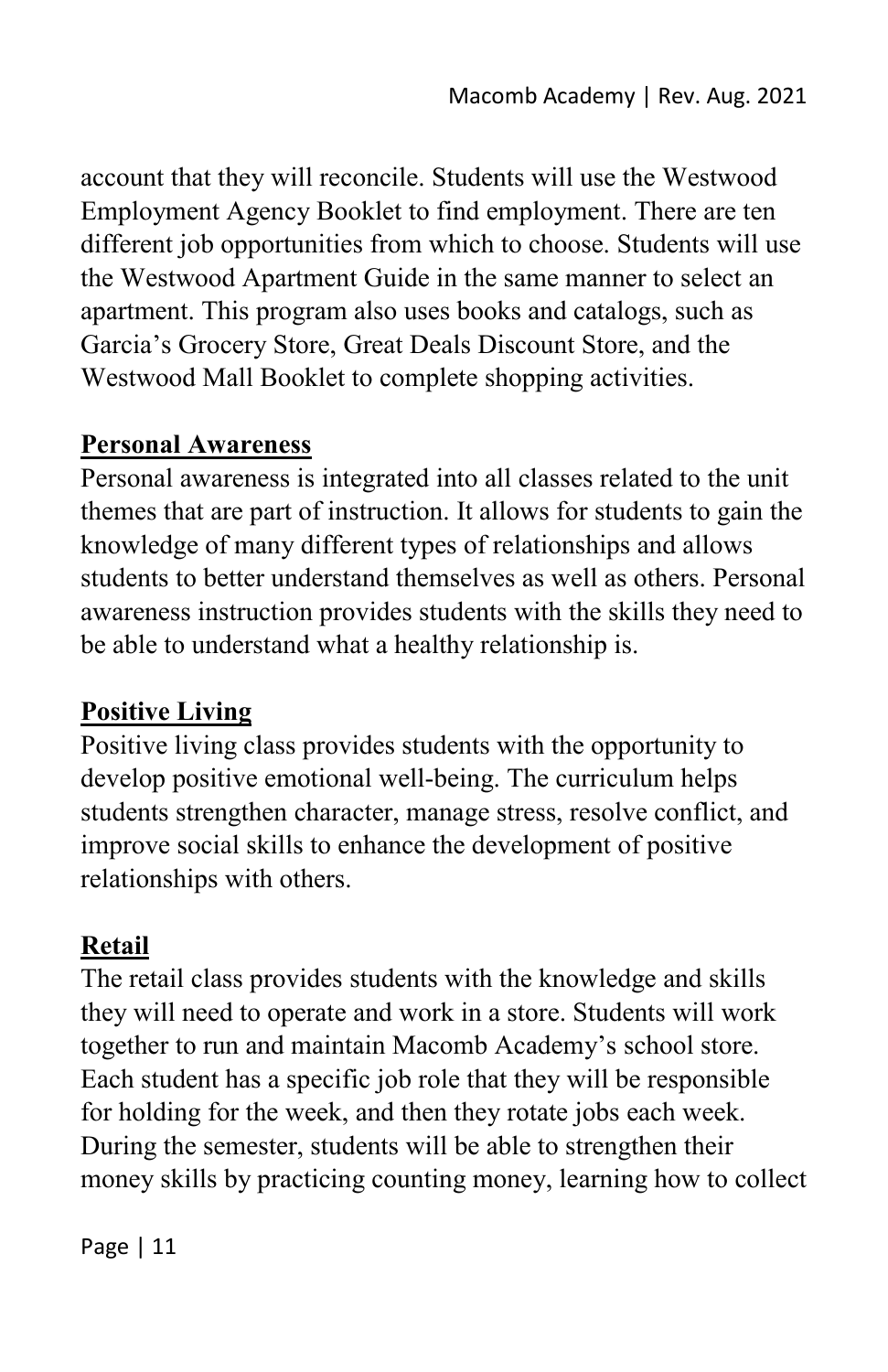money for purchases, as well as being able to give the correct amount of change back from a purchase. Students will also learn how to operate a cash register to allow them real-life skills of being a cashier. This class will allow our students to gain the confidence they need to obtain a job in retail.

#### **Show Me the Money**

Show me the money is a course that helps our students better understand basic money concepts. At Macomb Academy, we strive to help them understand the value of money, coin identification, how to calculate change back from a purchase, how to dollar up, and most importantly, how to count money. The class focuses on these areas of need on a daily basis. In this class, students participate in games, lessons, activities, worksheet practice, and they even lead the class in teaching a lesson after they have mastered it. There is no homework, but extra worksheets are always available to students for additional practice.

#### **Social Media**

Macomb Academy incorporates social media into the communications and positive living courses. Social media engages students in the world around them through the use of technology. The focus is on the understanding, use of, and communication involved in social media.

#### **Stress Management**

Stress management is a part of everyday life; throughout the courses at Macomb Academy, students learn to examine, identify, and understand situations and things that cause them stress. They also explore, identify, and learn techniques they can use to reduce stress.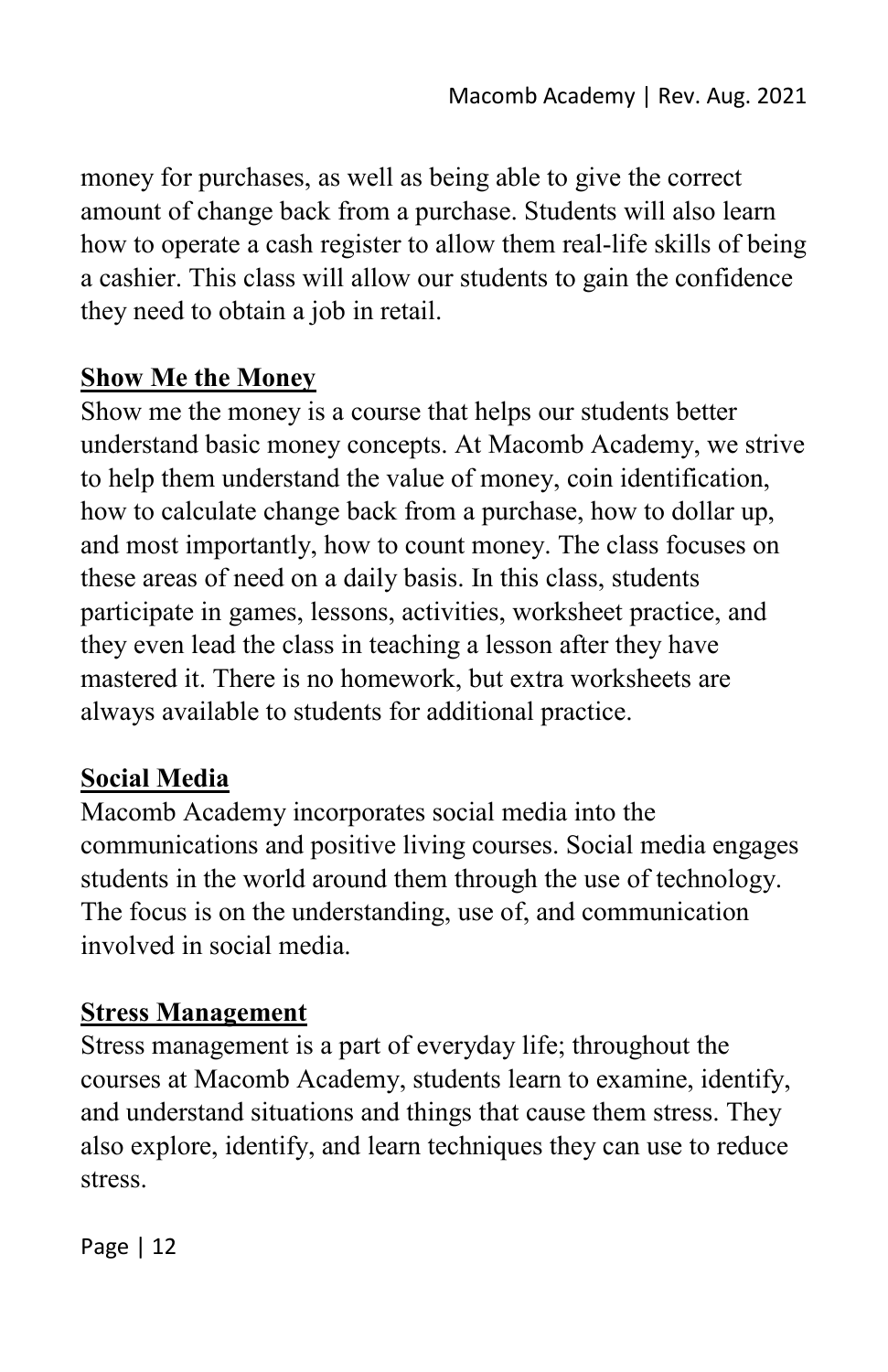#### **Work Skills**

This class focuses on developing social skills needed to keep a job as well as developing on-task behaviors, asking for assistance when needed, teamwork, and working at a productive pace. Students will use a time clock and time card to punch in to simulate employment. Students typically work on social skills curriculum on Tuesdays and Thursdays and complete task boxes to target other skills on Monday, Wednesday, and Friday. Skills may vary based on individual class needs.

# **Curriculum**

Macomb Academy bases our standards and expectations on Michigan Department of education Careers and Employability Benchmark and Standards. Staff uses the Life Centered Career Education Curriculum (LCCE) instructional program to implement the benchmarks. Other materials may be used to expand this curriculum to address individual student needs. The curriculum shall address the following categories.

- ◊ Daily Living Skills including managing personal needs and accessing the community are enhanced by Community Based Instruction.
- ◊ Personal Social Skills including achieving selfawareness, demonstrating socially responsible behavior, and maintaining interpersonal skills.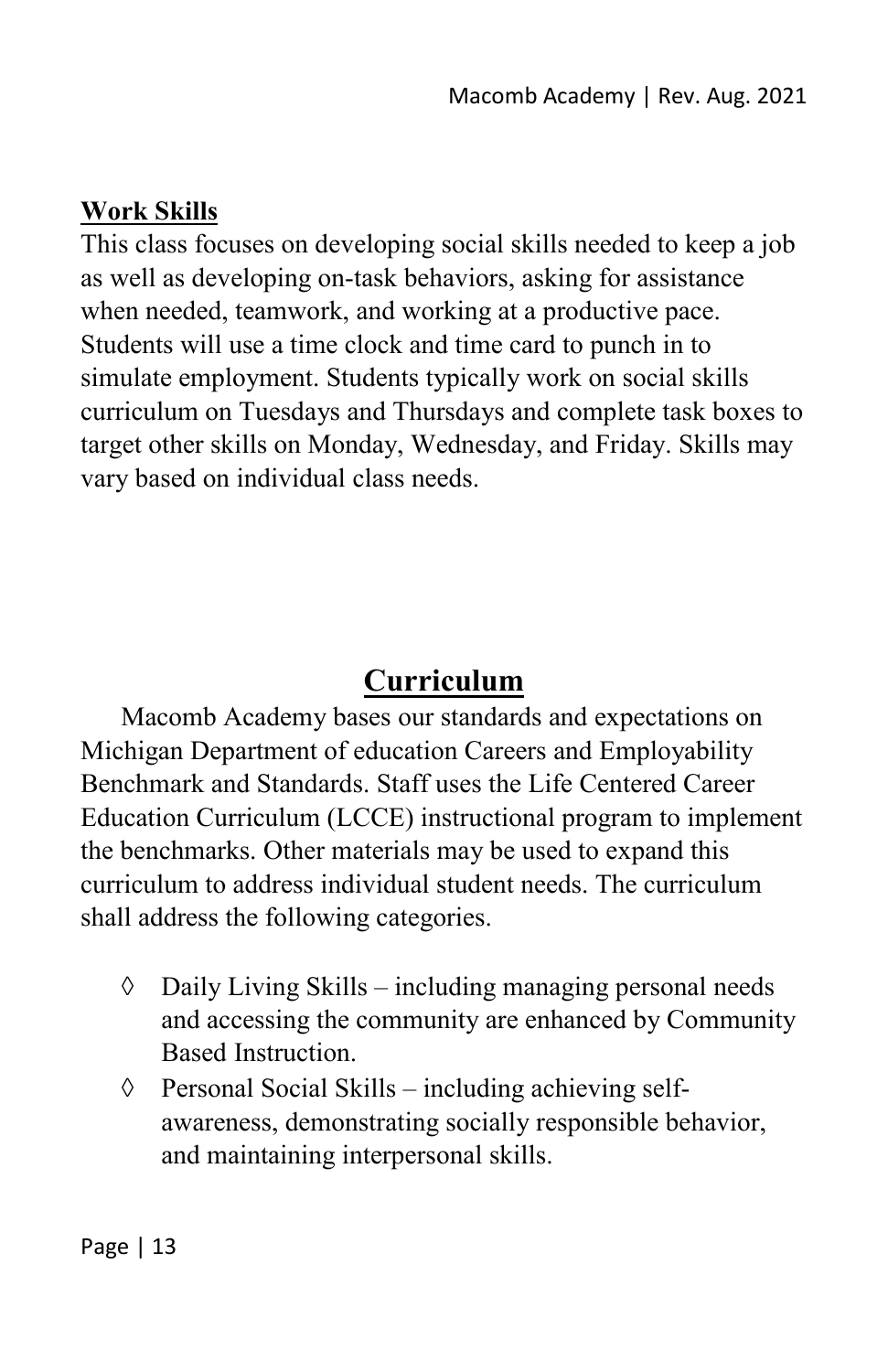◊ Occupational Guidance and Preparation – including job exploration and work training sites, to prepare students with work habits that will assist them in seeking, securing, and maintaining employment.

Students will spend half of their school day classroom activities and the other half at a training site exploring and preparing for employment. Students' transition goals are determined at yearly IEP meetings.

If a student feels they will not participate in their training site due to illness or injury, they should stay home, call in their absence, and return the next day with a mentality to learn and succeed. If a student decides during the day that they will not participate in the scheduled activity, the office will contact the parent(s) or guardian, and the student may be subject to disciplinary actions.

# **Assessments and Testing**

#### Initial Assessment

At the start of each school year, a pre-test from the Life Centered Career Education (LCCE) curriculum is given to assess each student's comprehension of the material as well as their knowledge level.

#### Progress Assessment

During the spring of each year, a post-test from the LCC curriculum is given to identify progress. This data, and evidence of student growth, helps Macomb Academy staff and partnering agencies with determinations about appropriate student placements. Student progress reports and employment evaluations are issued at the end of each semester. Parent/Student conferences are held upon request by parent, student, or staff member(s).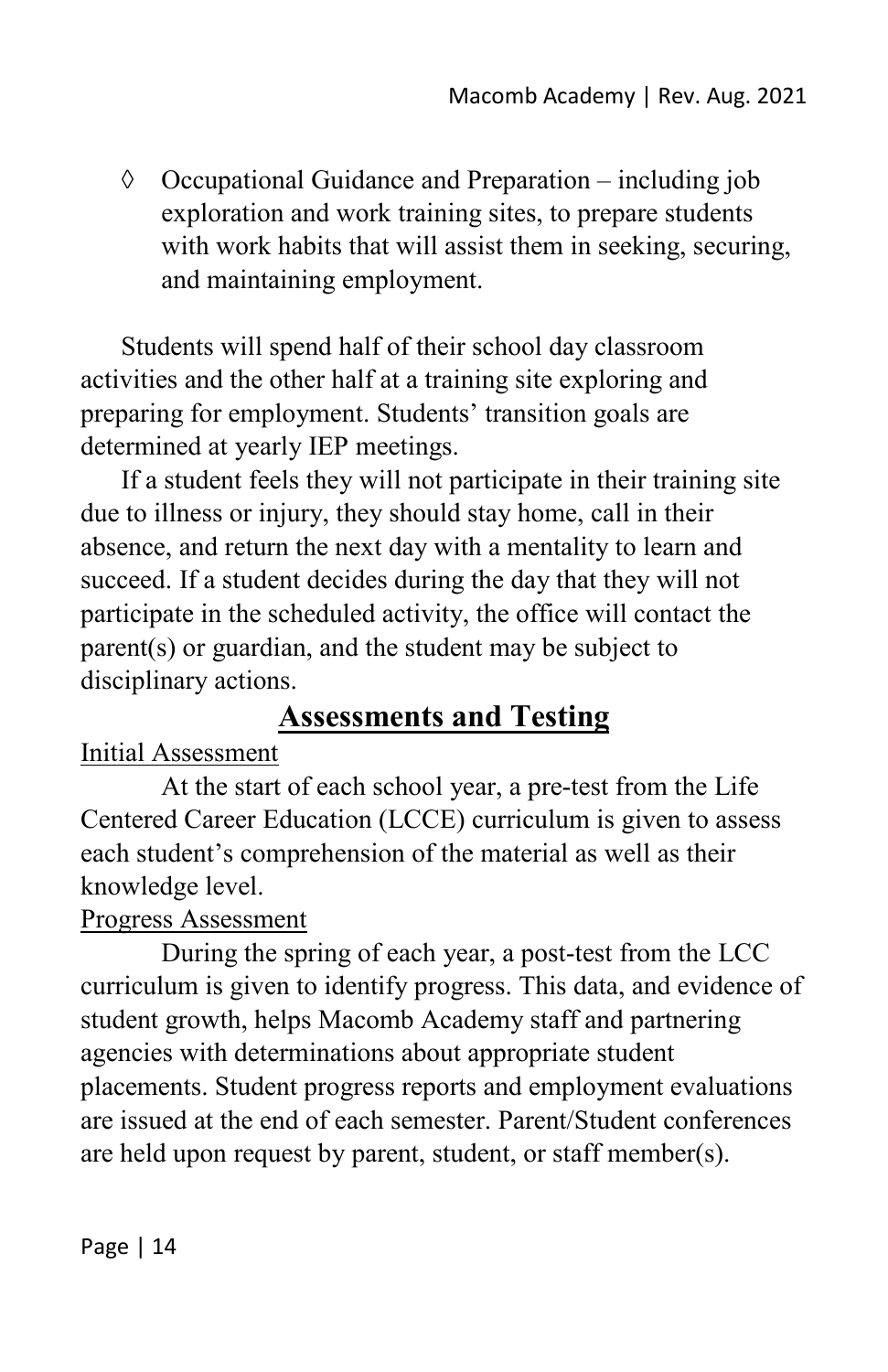# **IEP Meetings**

Each year, an IEP meeting is scheduled to discuss goals for each individual student (first-year students have two (2) scheduled IEP meetings). The student, parent(s)/guardian, staff, and other advocates shall comprise the Transition IEP Team. The student, with input from other team members, will identify transition goals which will direct the development of the curriculum for the student.

Written notices will be communicated as meetings are scheduled. Documentation will be provided for partnering advocates to be invited as well. Due to the number of students enrolled at Macomb Academy, all meeting dates and times are expected to be respected and honored.

# **Student Conduct**

School rules are designed for safety while simultaneously teaching students responsibility and organization. Students must be familiar with and comply with all rules while in school, during Community Based Instruction, and at affiliated training sites. Any student who disregards these rules may face the aforementioned consequences. Prohibited behaviors are as follows.

- 1. Disruptive or defiant behavior which interrupts the learning process of, or endangers the health/safety of, others.
- 2. Interfering with school staff and the performance of their duties.
- 3. Making threats of any kind students or staff.
- 4. Demonstrating obscene, vulgar, or abusive language.
- 5. Selling, possessing, or using alcohol or illegal drugs on school property.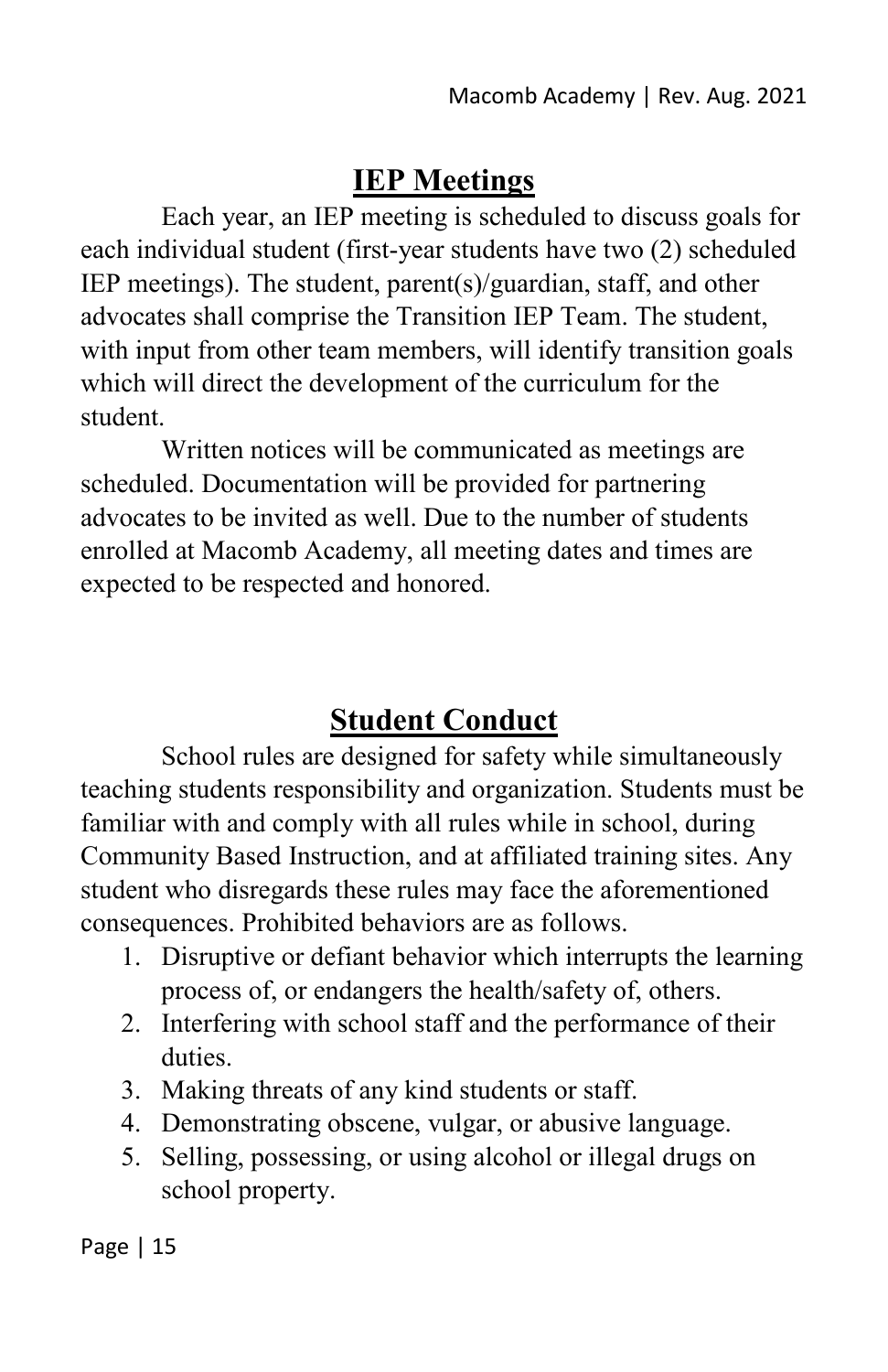- 6. Harassment and/or hazing.
- 7. Any form of gambling.
- 8. Possessing any object which may be used to inflict bodily harm.
- 9. Loitering in the school building or around cars on school property without authorization
- 10. Using cell phones or personal technology during school hours. Cell phones may be used to make phone calls **outside of the building before and after school or during lunch period.** Cell phones and personal technology may not be used at any time other than the above, unless given specific permission from school administration.
- 11. Engaging in inappropriate touching or displays of affection.
- 12. Engaging in any reportable incident as outlined in the School Safety Plan such as (but not limited to) destruction of property theft bomb threats arson tampering with fire alarms possession of a weapon or physical assault.

# **Student Responsibilities**

- ◊ Students are to attend each scheduled class and jobsite each day, unless specifically arranged with Macomb Academy administration.
- ◊ Students are expected to be on time to each class and to each job site as assigned.
- ◊ Students are to inform the main office in advance of the need for an early dismissal.
- ◊ Students are to be prepared for class and job sites each and every day. Well-kept hygiene, laundered clothing that meet dress code requirements, and positive attitudes are essential to student success.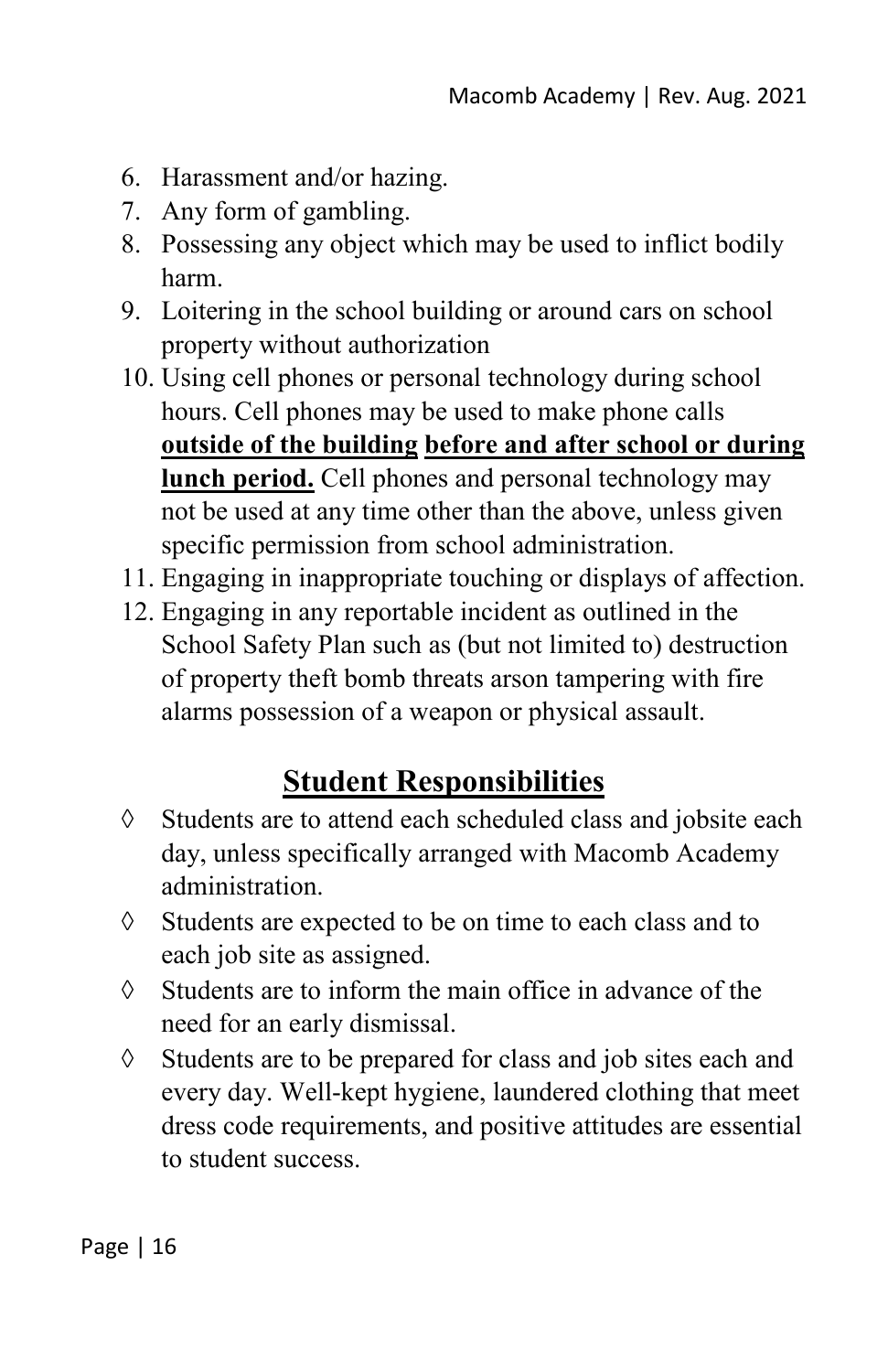### **Consequences**

Consequences for violations of student conduct are determined by our Administrative team. If students are reprimanded by staff, they will have a meeting with the Executive Director to further discuss the issue. Every disciplinary situation will be analyzed on an individual basis.

# **Due Process**

Should it be necessary to temporarily suspend or alternatively place a student from Macomb Academy, the following process will take place.

- 1. The student shall be informed of the infraction and discipline.
- 2. Upon suspension a parent(s) or guardian will be contacted. A conference may be requested.
- 3. Verbal communication may be followed with written communication to the parent(s) or guardian. A copy of the letter will also be placed in the students file.

**Appeal procedures** available to the student and or guardian are as follows.

- 1. The parent(s) or guardian may request a conference with the Executive Director within the period of suspension. The Executive Director shall confirm or adjust the terms of the discipline within two (2) school days of the conference.
- 2. The Executive Director's decision may be appealed to the Board of Education within five (5) school days of the conference.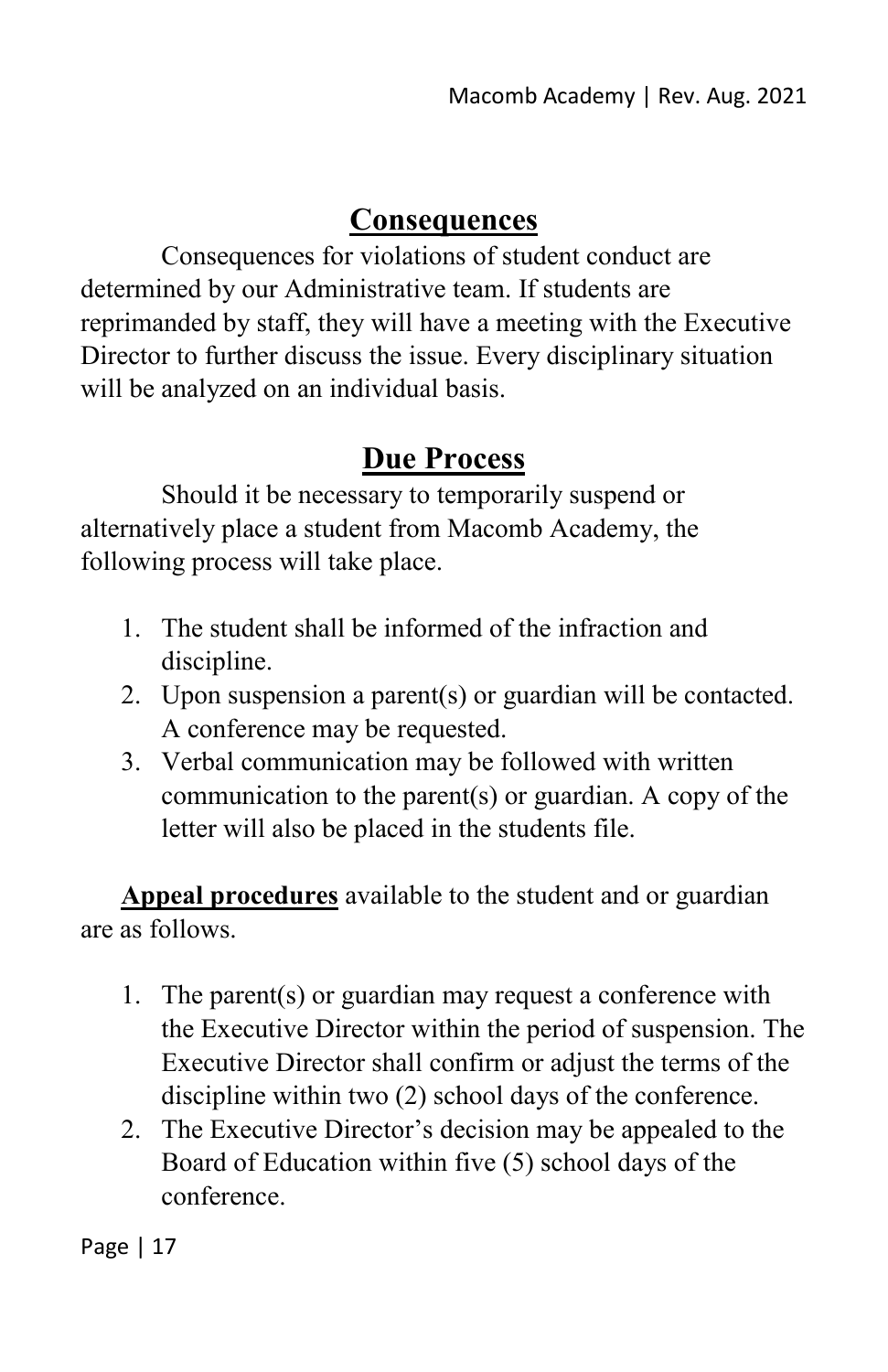3. The Board of Education shall schedule a hearing within ten (10) school days and shall notify the parent(s)/guardian that said hearing shall be held.

# **Attendance Procedures**

Macomb Academy's attendance policies and practices have been established and are enforced in order to ensure students' successful educational experience and preparation for employment. To report an absence, the student or parent(s)/guardian must call the office **on the day prior to the day of the absence, or no later than 8:30 AM the day of the absence.** Voicemail is available to take calls during off hours for overnight or early morning communication.

If an absence is not reported for three (3) consecutive days the transition teacher will attempt to contact the student or parent(s)/guardian. After five (5) consecutive absences, a notification will be sent to the parent(s)/guardian. If absences are not related to illness, or have not received administrative approval, the student and parent(s)/guardian will be requested to attend a conference before the student returns to school. Illness related absences of more than five (5) days will necessitate a doctor's note. If a student needs to leave during the instructional day they must sign out at the office. **All students are expected to attend each and every day. Building a consistent work ethic is not only beneficial for students at school, but also for their future employment.**

# **School Closing Procedures**

For the safety and well-being of the students, the Executive Director may close school if hazardous weather or building conditions warrant such action. School closings will be announced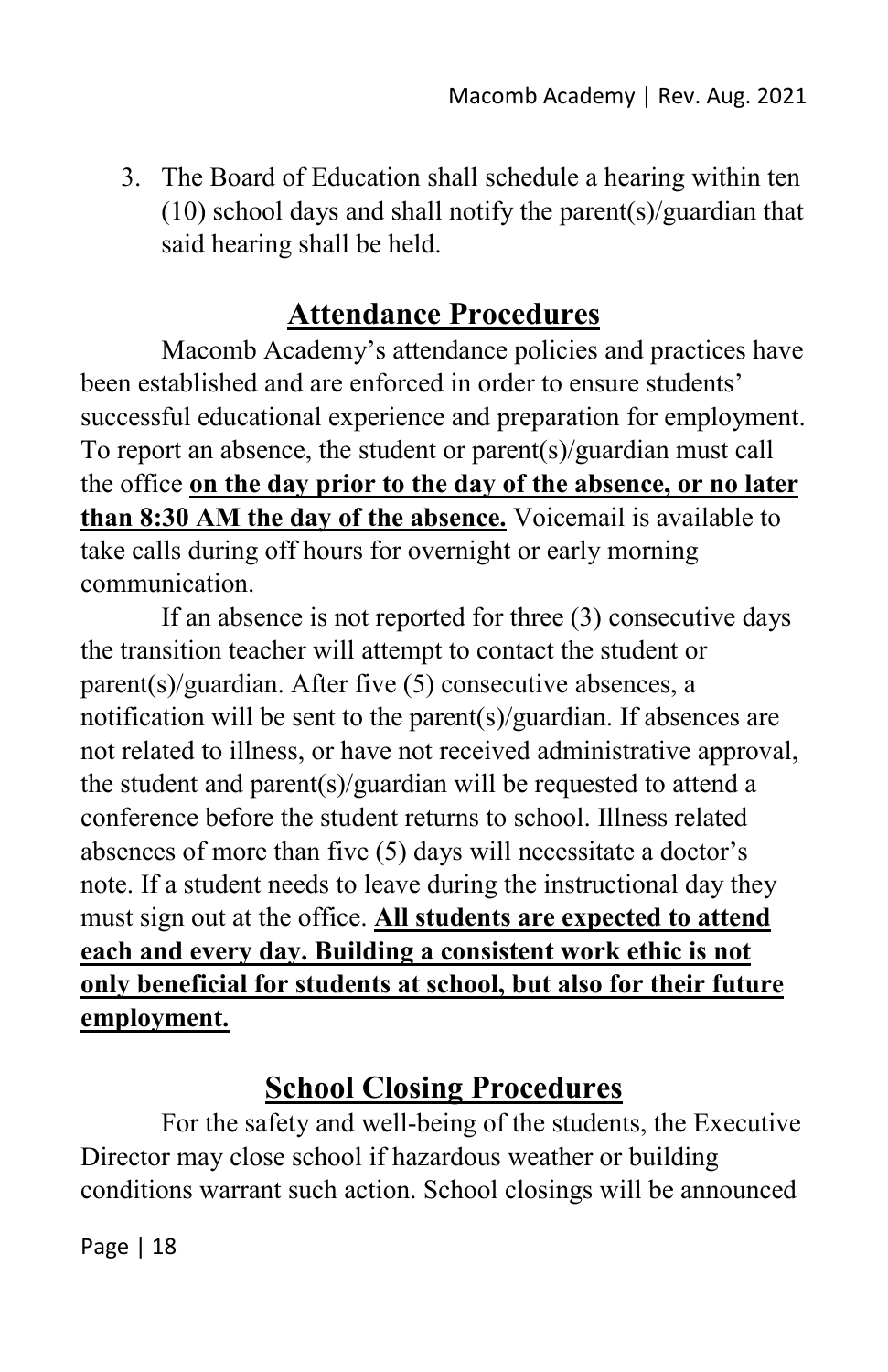on television on channels 2, 4, and 7 between 5:00 a.m. and 6:30 a.m.

Each student should have an alternative emergency contact number on file with the main office to be used in the event that the primary emergency contact is unavailable.

# **Emergency Medical Information**

A list of all medications necessary for each student must be on file with the main office at the beginning of each school year.

Changes in medication (or diagnoses) should be reported to the main office as soon as possible. Any medication to be taken during school hours must be in the original pharmacy bottle and clearly labeled with the student's full name, the medication's name, and recommended dosage while being stored on campus.

# **Urgent Medical Attention**

Macomb Academy will contact 911 and the family, respectfully, in the event that a student requires immediate medical attention.

# **Accidents**

At the beginning of the school year, all students are to sign and return a *Hold Harmless Agreement* to the main office. Anyone injured during school hours or while participating in school sponsored activities must report the injury to a staff member immediately. An incident repot will then be completed and parent(s)/guardian will be asked to pick the student up at school or a medical facility.

# **SMART Bus Connector**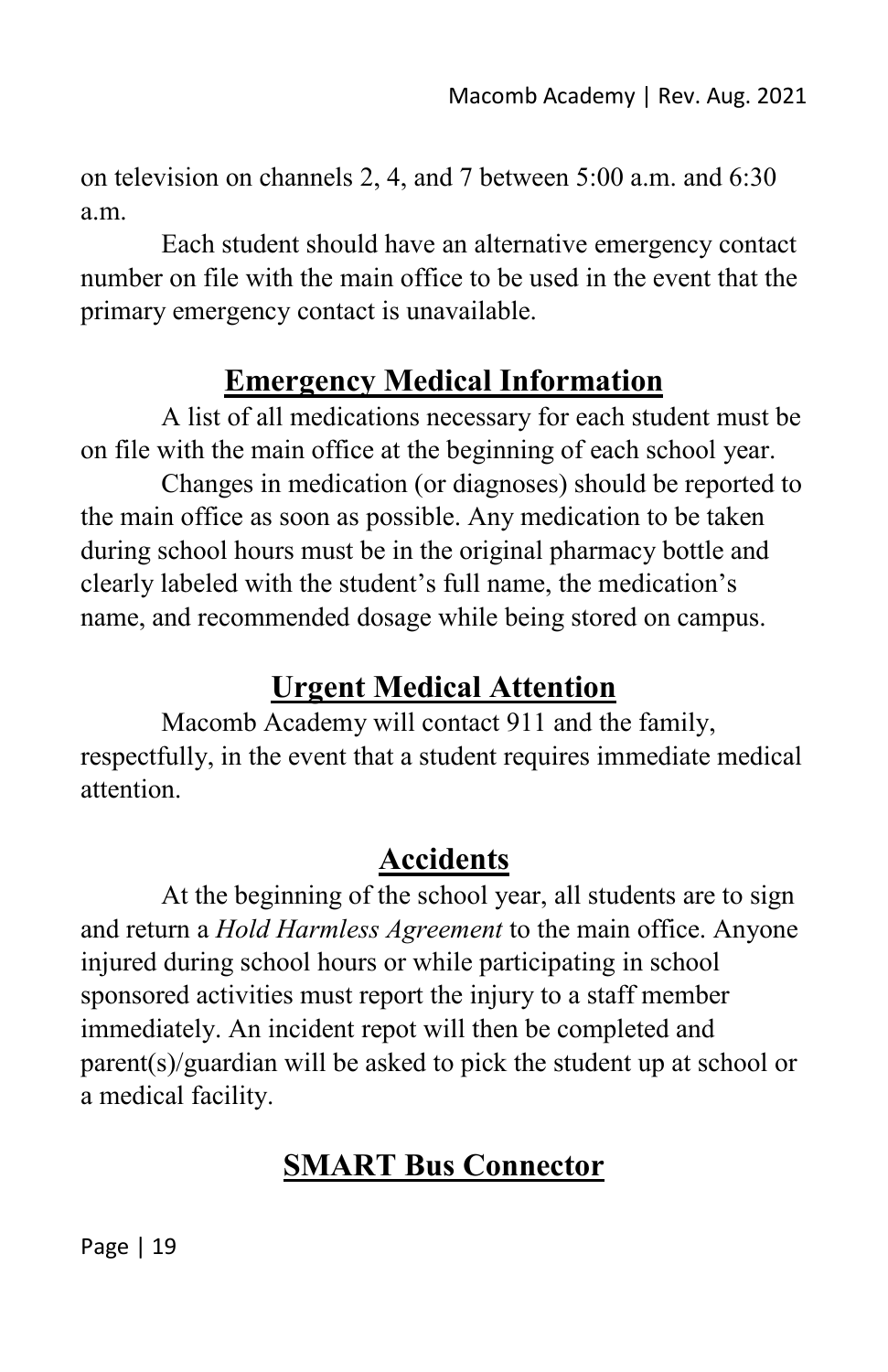Student independence is a large part of our mission at Macomb Academy. Community Based Instruction and various classroom activities may involve the use of mobility to navigate the community.

Families that need the SMART Bus Connector for their student's transportation are able to complete the SMART Bus ADA Application. Assistance will be provided by the Executive Director, Dr. Anne-Marie Sladewski. The cost of the bus is \$3.00 each way (or \$6.00 daily).

# **School Supplies**

Most supplies, such as paper, pens/pencils, folders/binders, will be available at school if students are unable to provide the materials. Students will be assigned a locker (located in the breakroom) to store their belongings. **Students must provide their own locks for their locker. The combination/extra key must be given to the main office.** 

# **Community Based Instruction (CBI)**

Community Based Instruction is not a field trip.

- CBIs are experiences that take learning out of the classroom and into community settings.
- CBIs help students learn functional skills for everyday life.

This process helps students apply learned skills in locations where the skills are actually required in real-life situations. The CBI sites serve as an extension of the classroom and enhances the exploration, training, and assessment opportunities for students. Teachers will integrate CBIs into the curriculum as needed.